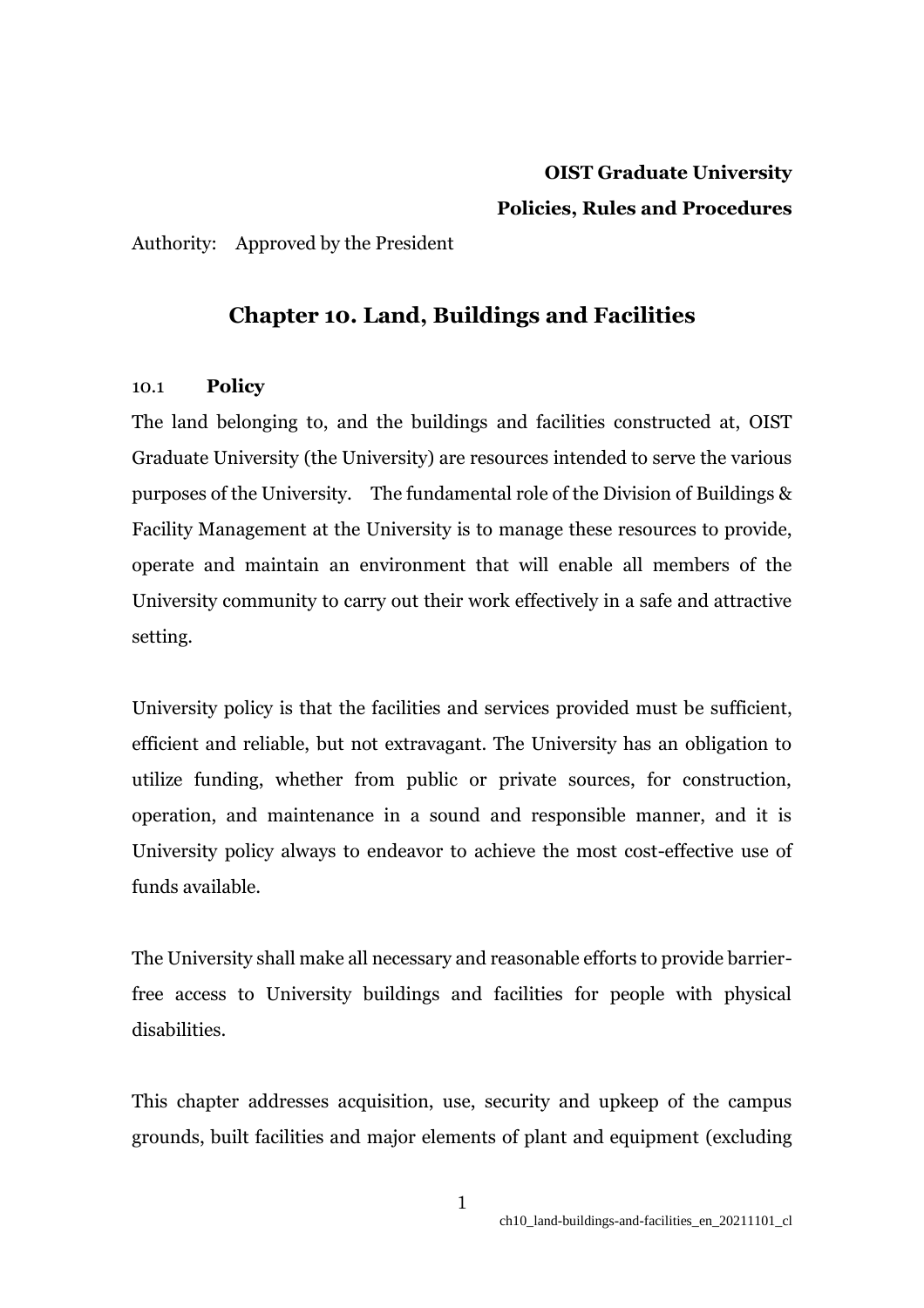laboratory equipment) at the University. Policies, rules and procedures for land acquisition and procurement of construction are set out in Chapter 26, Finance [& Accounting](https://www.oist.jp/policy-library/26) and in [Chapter 28, Procurement,](https://www.oist.jp/policy-library/28) while procedures relating to the allocation of space and use of laboratory equipment are set out in [Chapters 19,](https://www.oist.jp/policy-library/19)  [University Events](https://www.oist.jp/policy-library/19) and [21, Use of University Resources.](https://www.oist.jp/policy-library/21)

# 10.1.1 **Access to lab areas by outside parties**

The basic policy for access to lab areas by outside parties is as follows.

- 1. In principle, outside parties who are not directly engaged in OIST research activities do not have access to the Lab buildings or Administrative Office areas.
- 2. Exceptions will be made to enable necessary construction and equipment installation works and deliveries to be made in an efficient manner-but in such a way that:
	- a. there is minimal disturbance to lab users, and

b. good operational security is maintained on the campus. OIST reserves the right to cancel this exceptional authorization without notice nor explanation should the condition above not being fulfilled.

- 3. Exceptions will also be made when government agencies, educational and research institutions, corporations, and media visit lab buildings for campus tours guided by OIST employees or students.
- 4. Outside parties when permitted to enter inside OIST acknowledge that they do so at their own risk.
	- a. Accident in OIST properties is at their own risk.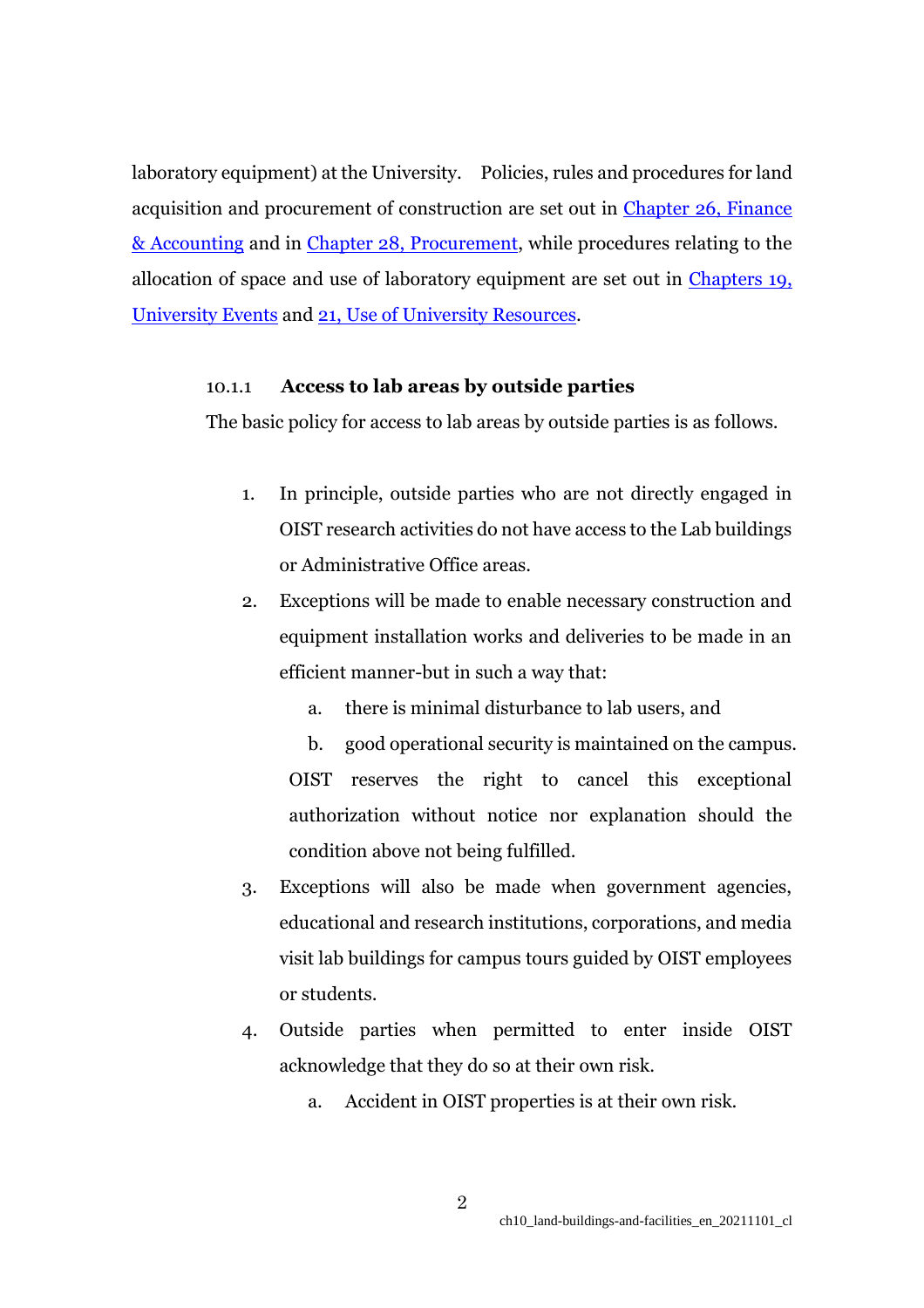- b. OIST will not bear any responsibilities for lost or stolen personal belongings in OIST properties.
- c. If there is trouble or accident, ask OIST staff to call Security Center immediately.

## 10.2 **General Considerations**

10.2.1 Adequate funding must be budgeted each year to ensure that the infrastructure of the University campus is maintained in excellent condition. This obligation includes forward planning to ensure that sufficient funds are available when major overhaul or replacement of elements of the infrastructure becomes necessary during the life of the University. For this purpose, the term 'infrastructure' shall be understood to include, among other things, the campus buildings(Chapter [10.8\)](https://www.oist.jp/policy-library/10.8).

10.2.2 Most of the 213ha Onna campus is owned by and leased freeof-charge from Onna Village, on an automatically renewing 10-year lease first entered into in November 2011[\(Lease Agreement\)](https://www.oist.jp/policy-library/10.2.2). Any proposal to allow use of leased areas by a third party must be approved by Onna Village in advance. The University also owns the 8.7ha site known as the Seaside Campus, which comprises the Seaside House building, eight units of faculty housing and an area of undeveloped land.

10.2.3 The University must use its financial resources for construction in accordance with the obligations and conditions attached to the use of those resources, if any. Most of the University's budget is provided by the Japanese government; therefore the University complies with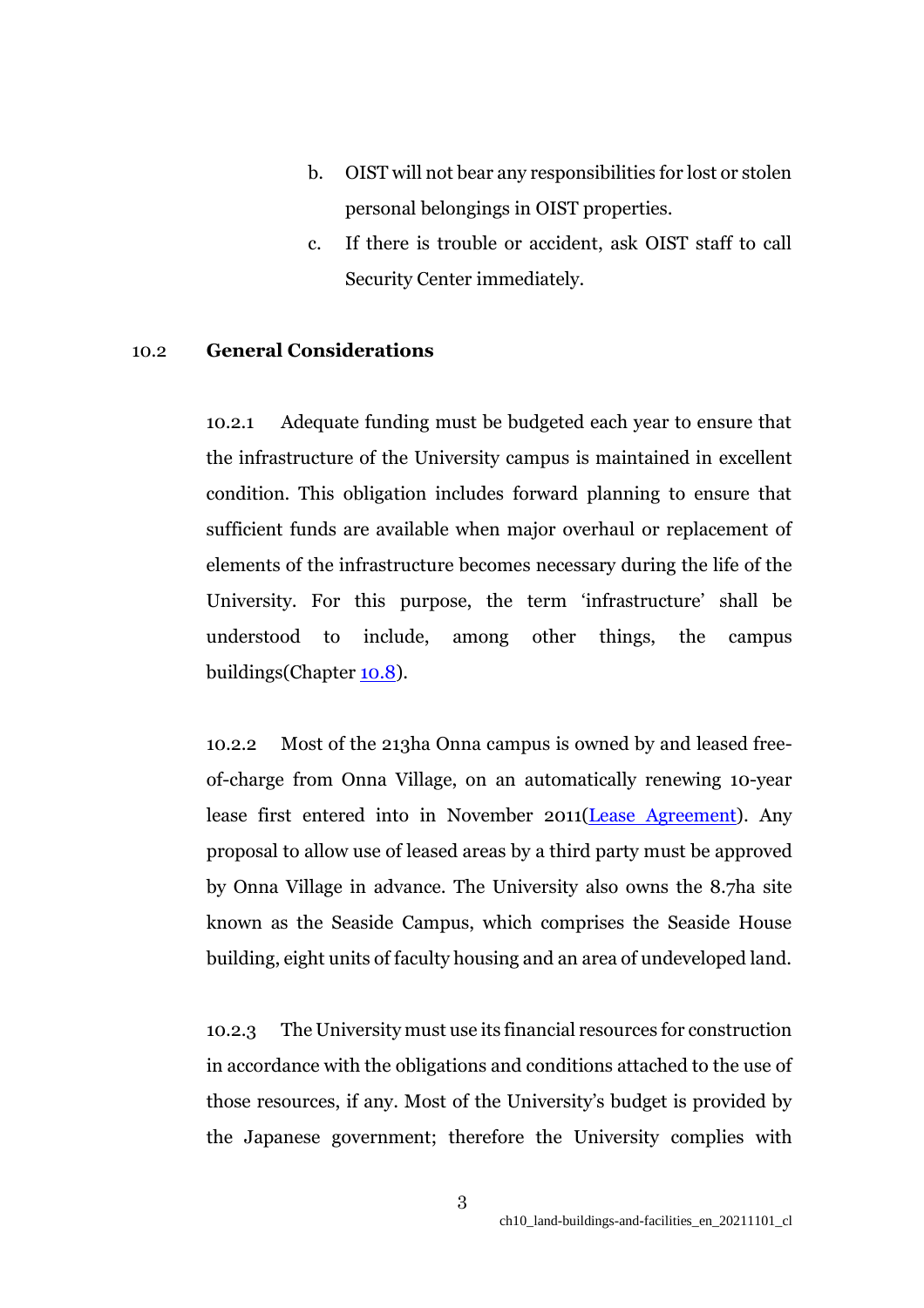Japanese public works procurement policies for all nationally funded construction and related works above defined values [\(Chapter 28\)](https://www.oist.jp/policy-library/28). At the same time, the University aims to achieve the most rational and costeffective construction procurement possible, so every effort must be made to minimize paperwork and inefficient procurement practices.

10.2.4 The University must minimize the impact of the campus development and all activities taking place within it on the natural environment. To this end, a comprehensive Environmental Impact Assessment was carried out by an independent consultant prior to the commencement of site development. This assessment identified several species of flora and fauna on the site subject to protection, and set out numerous conditions for the development of the site. Ongoing environmental impact monitoring is conducted of construction activities to ensure that the conditions stipulated in the EIA Report are being observed. In addition, the University must satisfy prescribed standards for air and water quality in all its activities, and in respect of all waste emitted from the facilities [\(Chapter 13\)](https://www.oist.jp/policy-library/13).

10.2.5 The Campus Village at the University has been developed under a Public Private Partnership whereby a Special Purpose Company (SPC) established by a commercial consortium has undertaken to build the housing and related facilities on the campus and then operate them on the University's behalf for 30 years after completion. The details of the contractual arrangement between the University and the SPC are set out in the Project Contract. The relative roles and responsibilities of the SPC and University with respect to the management, operation and maintenance of the Campus Village are complex, and the Project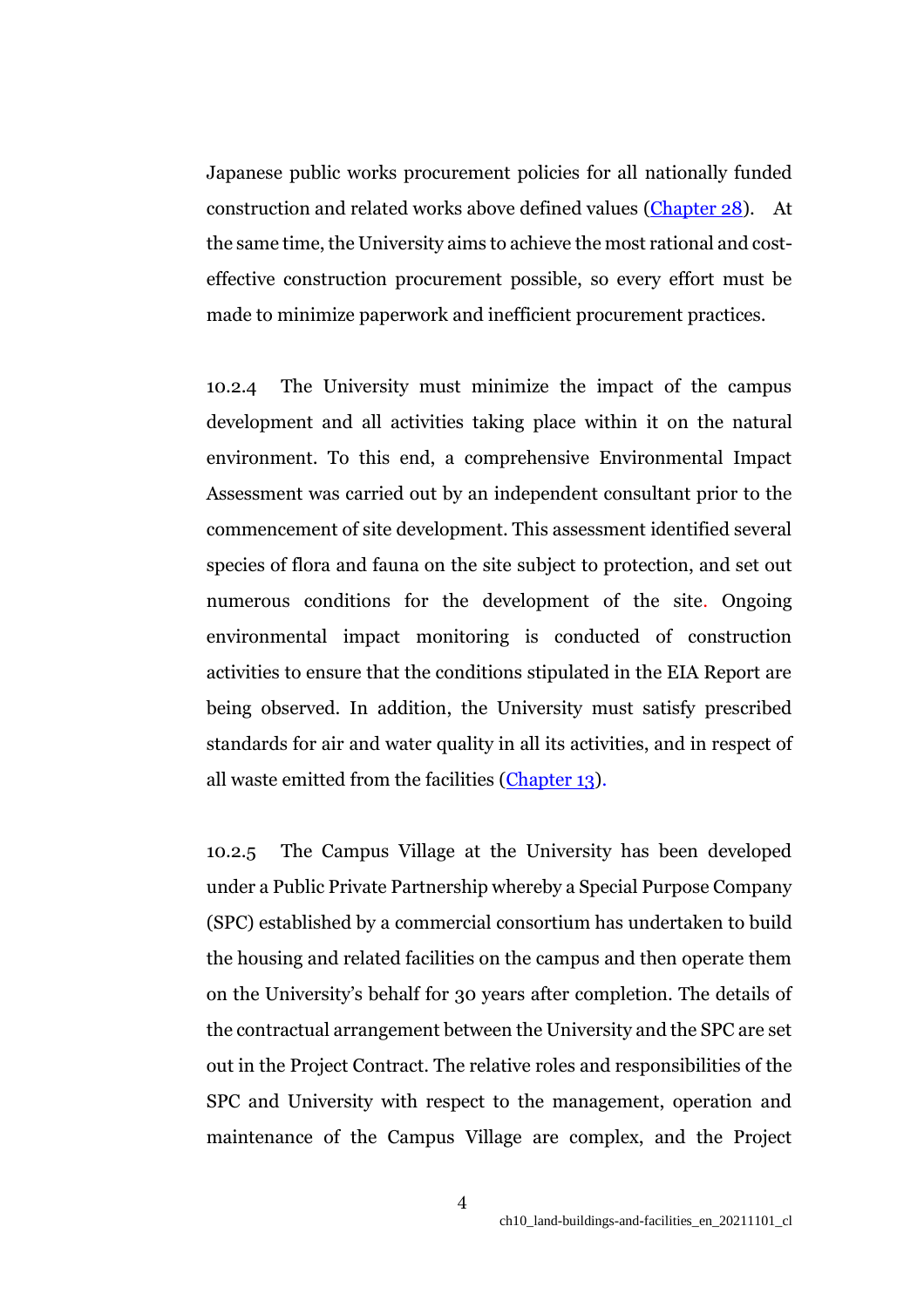Contract should be referred to when any activity by the University that impinges on the Campus Village is contemplated. The rules and procedures related to utilization of the Village by University personnel (including leasing procedures and conditions, tenant rights and responsibilities, use of shared facilities, etc.) are currently under development.

#### 10.3 **Rules**

#### 10.3.1 **Budget Availability takes Precedence.**

No commitment to carry out any construction or modification of the facilities shall be made unless the funds necessary for the work are available in the budget. An exception may be granted by the President if the construction is funded in installments by a private donor or entity.

## 10.3.2 **Statutory Compliance.**

Construction works and the installation of facilities at OIST, and the use and maintenance of same, must comply with all relevant laws and regulations in Japan. Some of these are set out in **Table 10.1**.

## 10.3.3 **Access to University Buildings and Grounds.**

Access must be provided as freely and unobtrusively as possible consistent with security (Chapter  $21.1$ ). Priority of access is as follows: First - faculty, students, other researchers, Senior Level Executives, and staff; second – authorized vendors & contractors; third – OIST family members and the general public.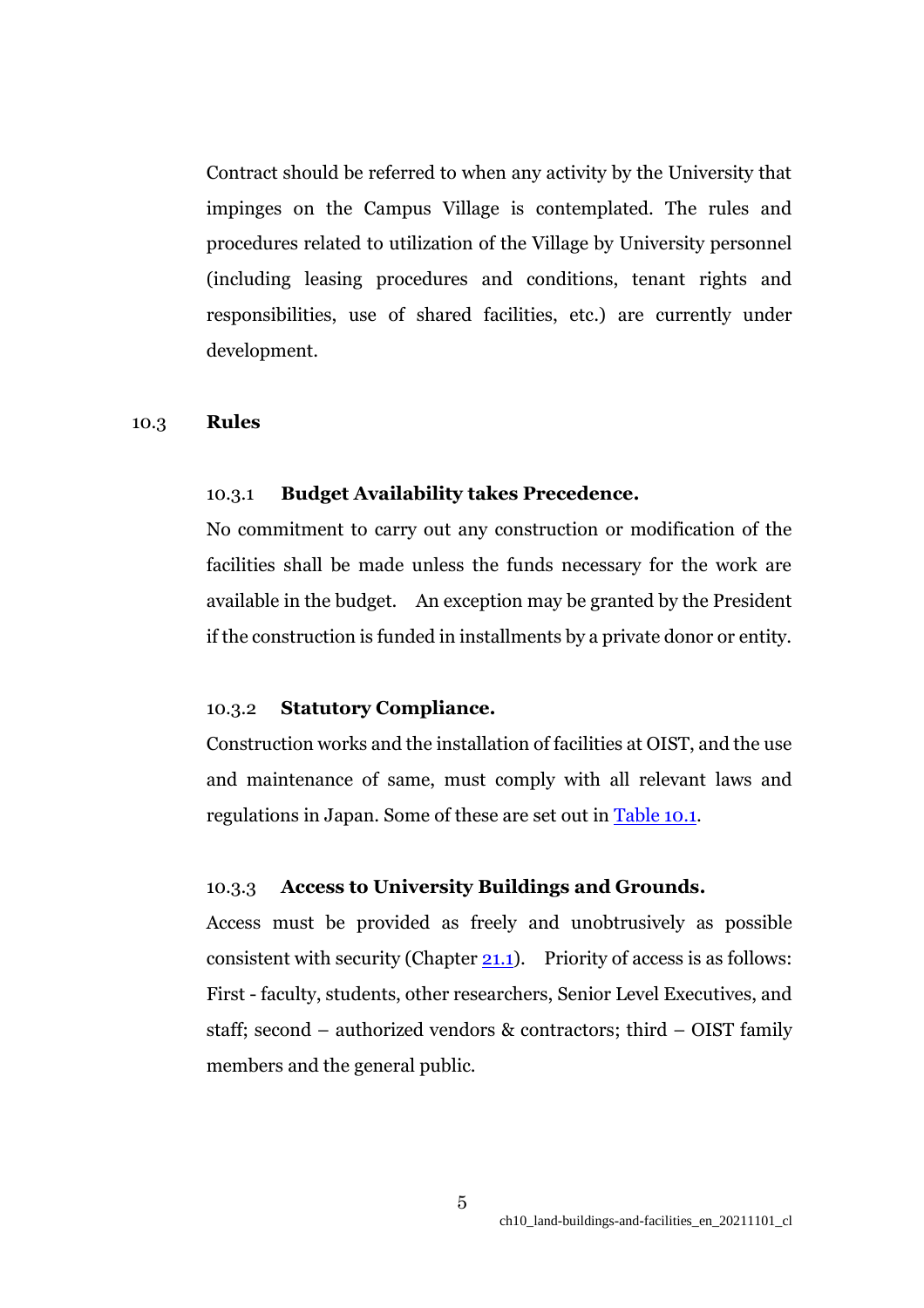10.3.3.1 Although the campus grounds are in principle open to the general public, access to the Onna Campus buildings is controlled at the points of entry to the buildings. Everyone entering the campus buildings shall be required to comply with the security procedures in force. In general, rules of access are as follows:

- Students shall be issued a security pass card upon registration.
- Researchers (including scientific visitors, collaborators, interns and invited guests), employees shall be issued with a security pass card upon joining the University community, which will give them access to differing areas of the buildings depending on their need, and the training required, for access.
- Guests, vendors, OIST family members and general visitors shall be issued a different identifying pass card upon signing in at the entrance reception.

The above rules will be waived only for special events such as open days, at which times access to most areas of the buildings will be strictly limited and controlled.

#### 10.3.3.2 Vendor, etc. Access to Labs

1. Contractors and equipment installation engineers doing work in the buildings must register at the Security Office by the Lab 1 loading dock, and will then be given an armband and Security card with limited access.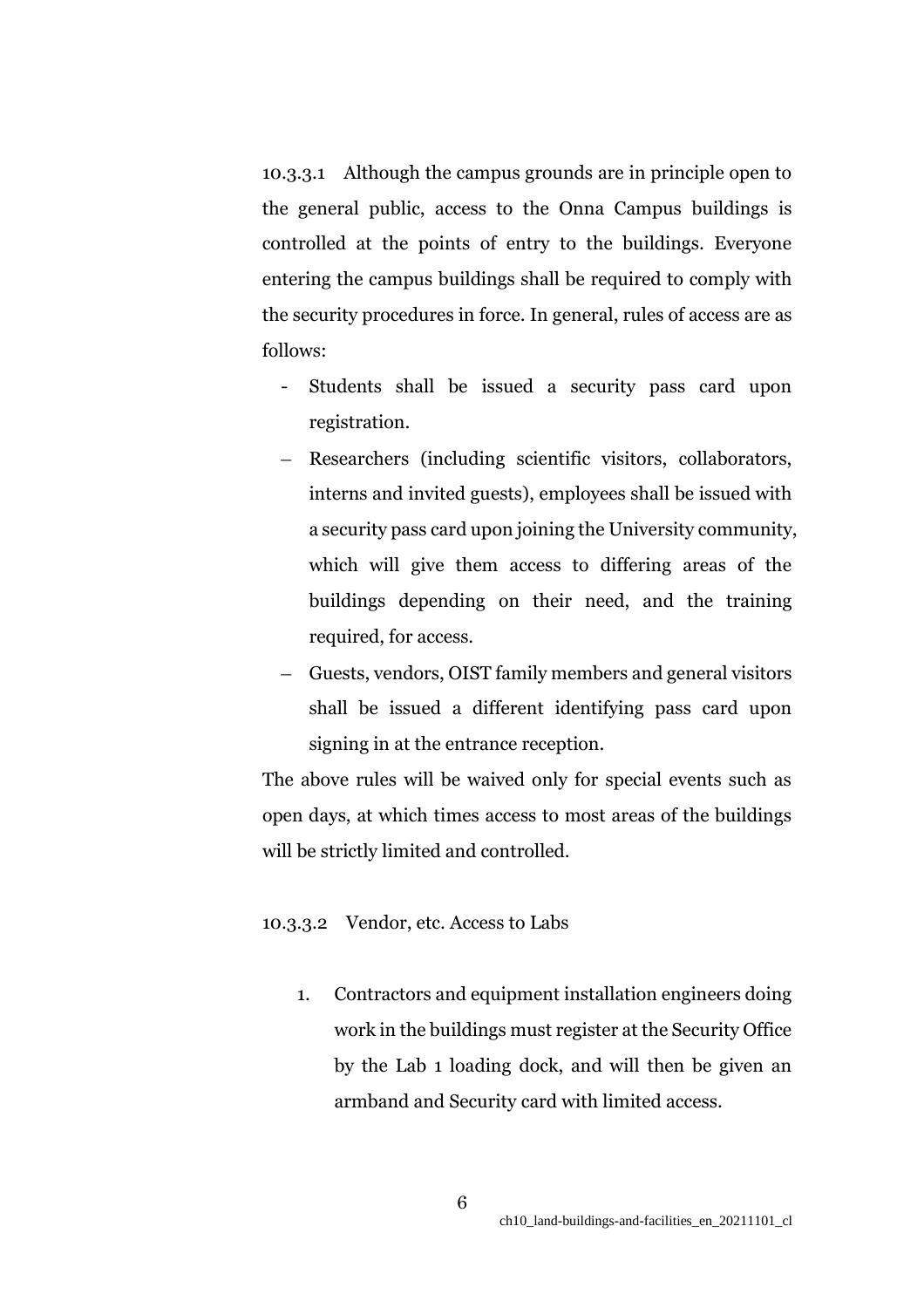- 2. Vendors and others making sales calls or coming to OIST for meetings, product seminars, etc. should make an appointment, enter the campus at the Tunnel Entrance (OIST gallery) on the ground level, register at the security desk, and meet their OIST contact at the meeting tables on Level A of the Center Buildings, on Level C of Lab 2 just inside the Skywalk entrance, or in the Cafeteria. Such visitors will not be issued with a Security card and will not be permitted entry to the labs unless specifically invited and hosted by a member of faculty.
- 3. In principle, lab supply deliveries should be delivered to Logistics Center, and the deliverables should be picked up from the Logistics Center by unit staff after acceptance inspection performed by Inspection Staff of Logistics Team. However, vendors making regular deliveries to labs may continue to be given access to the Lab areas, provided they do not undertake unsolicited sales activities.
- 4. All mails and courier services are delivered to Logistics Center, and will be distributed to units by Logistics Team staff (printed materials only). However all packages, boxes, etc. should be picked up from the Logistics Center by unit staff after acceptance inspection performed by Inspection Staff of the Logistics Team.

NOTE: Safety Training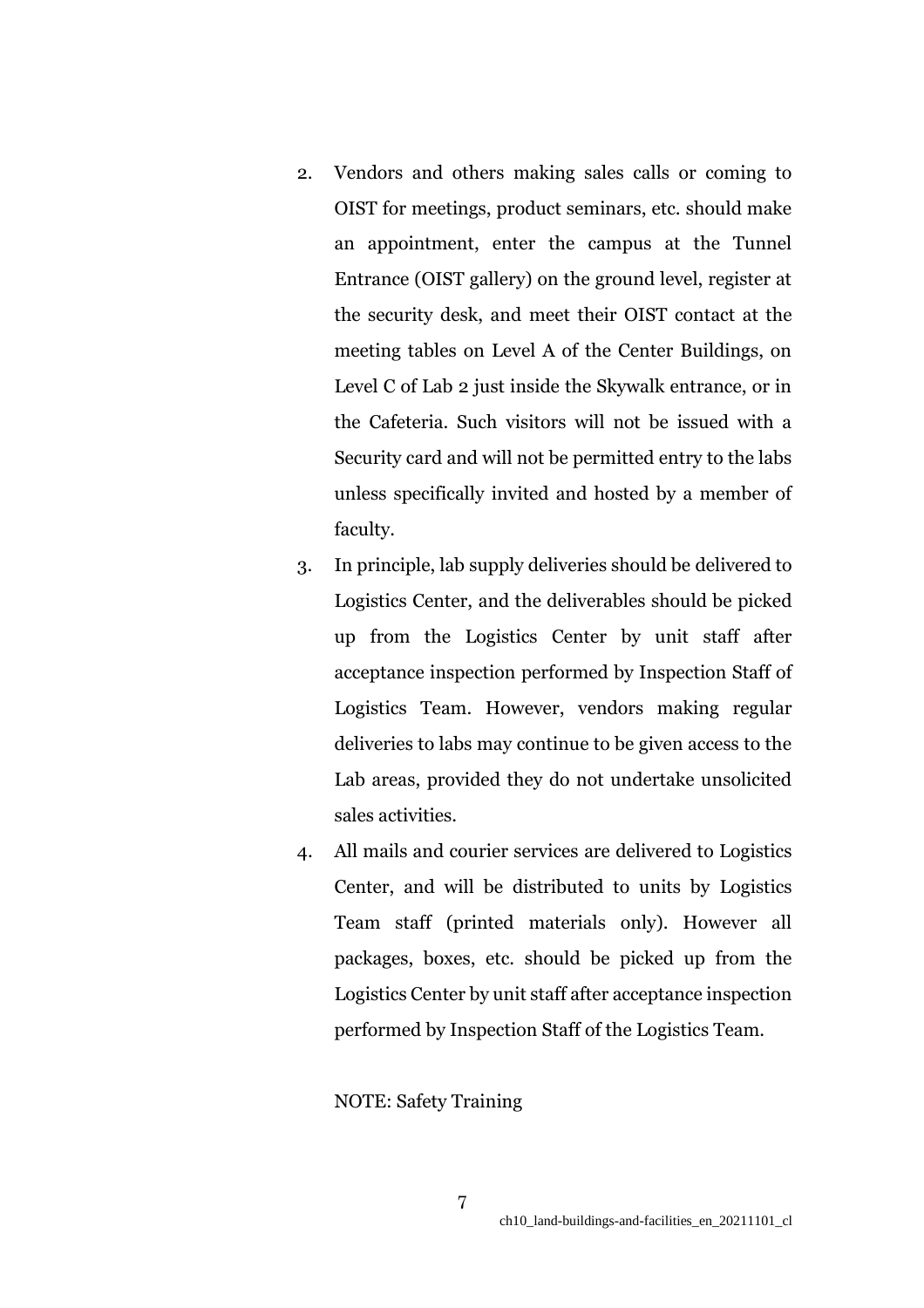- (1) Vendors, contractors, and other entering lab areas on an occasional basis should read the OIST leaflet "[Safety Precautions in Lab Areas](https://groups.oist.jp/rs)"
- (2) Vendors entering lab areas regularly shall participate in a safety training session organized by the Research Safety Section at least once a year.

### 10.3.4 **Land Use Planning & Design**

The overall development of the University's Onna Campus has been carried out in line with a Master Plan prepared in 2006 and approved by the Board of Governors of the OIST Promotion Corporation. No construction at the University shall be carried out without reference to this [Master Plan](https://www.oist.jp/master-plan-0), and all proposals for construction, whether for a new building or for modification of an existing facility (interior or exterior), must be referred in advance to the [Vice President](https://www.oist.jp/policy-library/2.4.5) for Buildings and Facilities Management (VPBFM), who shall be responsible for determining whether they are in accordance with the Master Plan.

> 10.3.4.1 Over time, the addition of facilities not envisaged in the original campus master plan can be expected. In this case, the Vice President for Buildings and Facilities Management shall commission additional planning and/or design work to ensure that such facilities are integrated into the overall campus in a planned and consistent way (Chapter [10.4\)](https://www.oist.jp/policy-library/10.4). Such additional facilities must:

> > 1) maintain the quality of the built environment at the University, and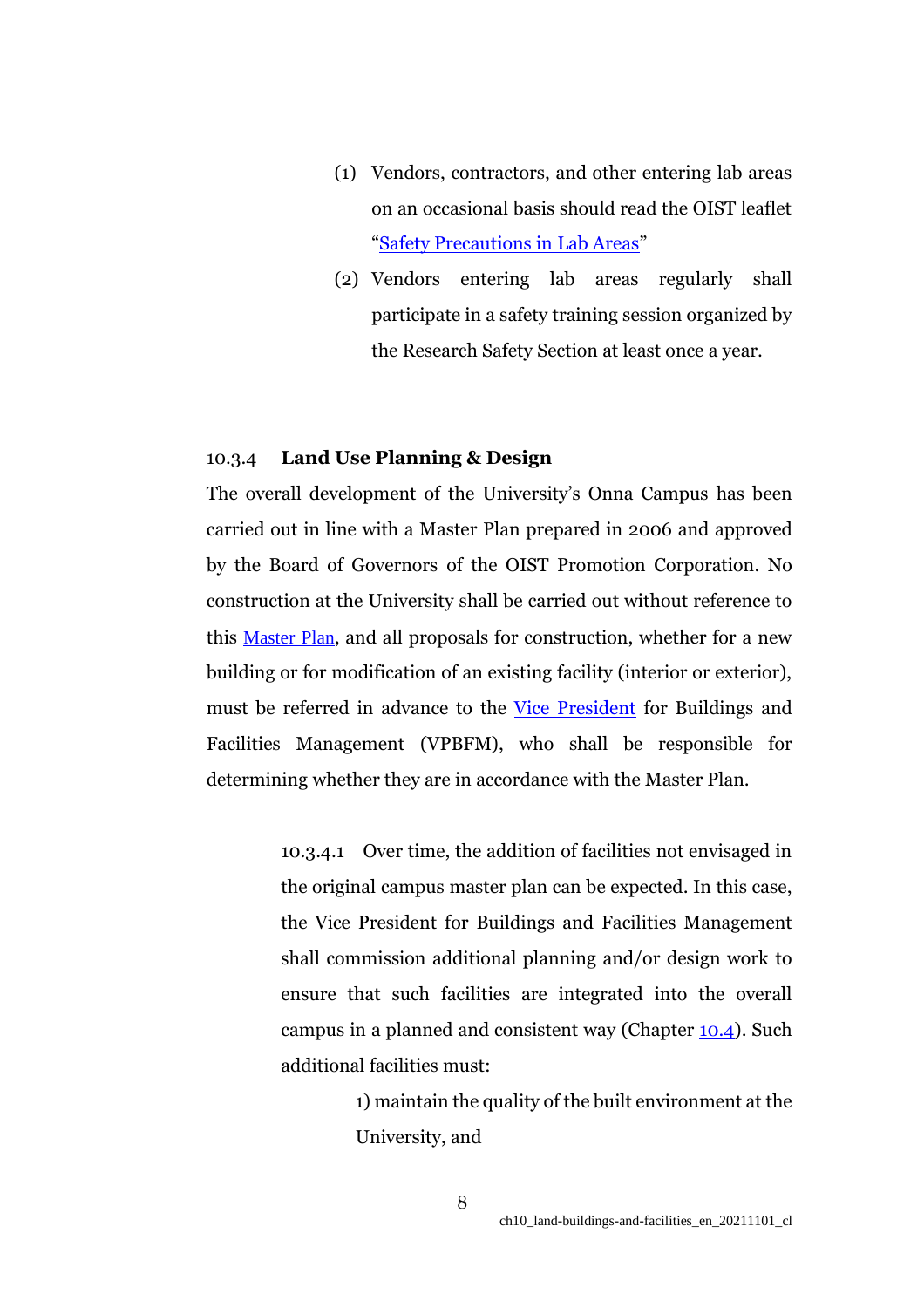2) not compromise the potential for further construction in future.

Final responsibility for determining whether the above criteria are achieved in any such proposed expansion of the facilities is vested in the Board of Governors.

# 10.3.5 **Energy Conservation & Recycling.**

Sophisticated laboratory buildings inevitably use a great deal of energy to maintain precise environmental conditions within laboratory spaces and to operate certain research equipment. However, considerable effort has been made in the specification, design and construction of University buildings to ensure that they are as energy efficient as possible. While every University user has an obligation to utilize the facilities in a responsible manner and conserve resources to the greatest extent possible, the Division of Buildings & Facility Management is primarily responsible for monitoring and managing energy, water and other resource usage throughout the campus, and shall develop and implement appropriate measures on a continuous improvement basis to achieve optimal resource conservation.

> 10.3.5.1 Pursuant to the Article 7-2 of the "Act on the Rational Use of Energy" (Act No.49 of 1979), an Energy Management Supervisor is appointed to promote energy conservation at OIST. VPBFM shall serve the position.

> 10.3.5.2 "[Energy Management Regulation](file:///C:/Temp/(Aug%2002,%202016%20Updated)_エネルギー管理規定_OIST_Energy%20Management%20Regulations和文・英文.docx)" is prescribed separately for appropriate and effective implementation of the rational use of energy at OIST.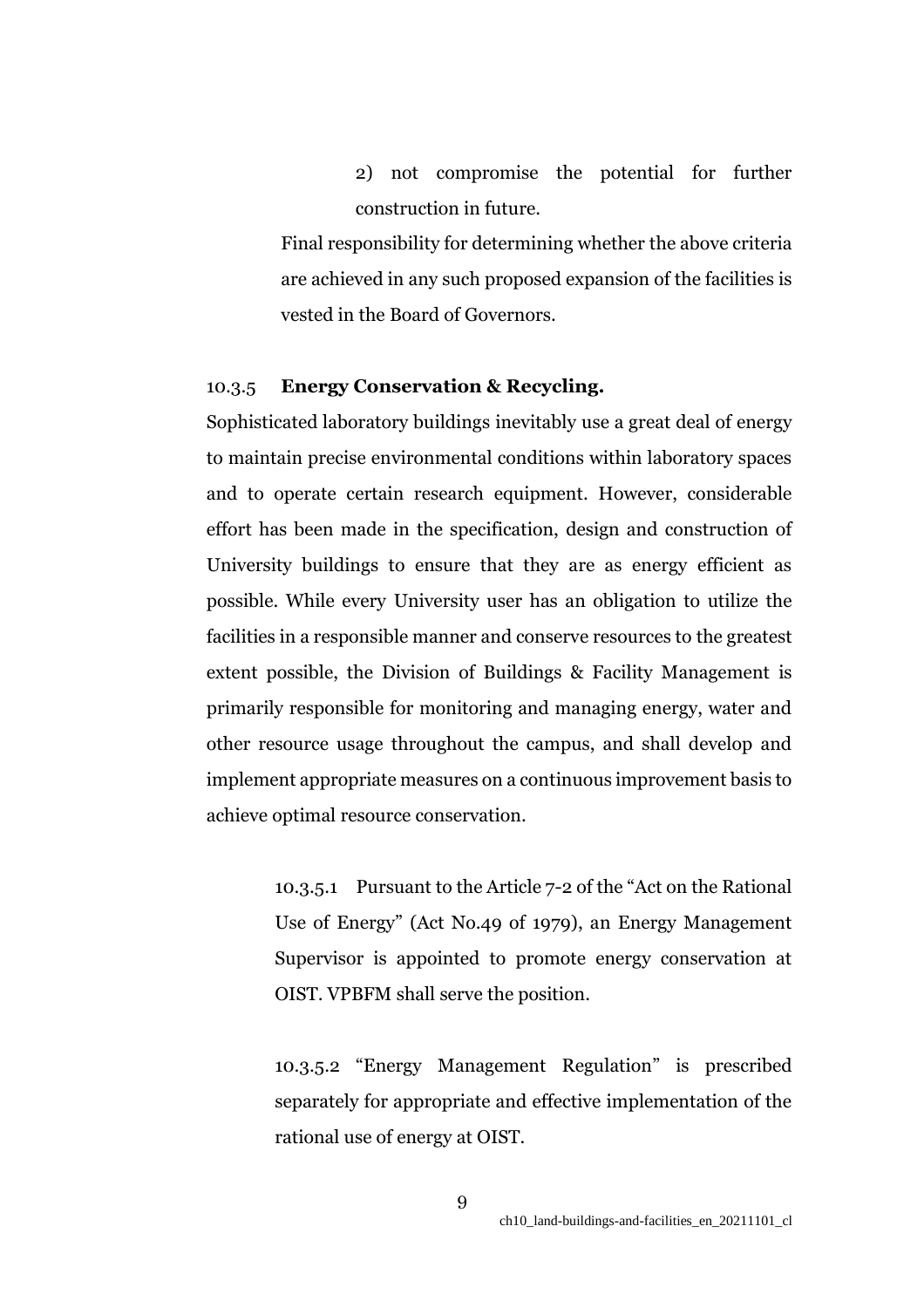10.3.5.3 The energy management supervisor establishes the "Energy Management Committee", which investigates and discusses the energy management and energy saving at OIST upon advice from the CEO/President. Details of the "[Energy](file:///C:/Temp/(Aug%2002,2016%20Updated)_省エネルギー推進委員会規定_OIST_Energy%20Saving%20Promotion%20Committee%20和文・英文.docx)  [Management Committee](file:///C:/Temp/(Aug%2002,2016%20Updated)_省エネルギー推進委員会規定_OIST_Energy%20Saving%20Promotion%20Committee%20和文・英文.docx)" are prescribed separately.

# 10.3.6 **Historic and Archaeological Preservation.**

Before construction commenced on the Onna Campus, a survey was carried out to identify historic or archaeological artifacts on the site. Reference must be made to this survey and its findings taken into account when any new construction is proposed on the campus. In the course of construction, if any such artifacts are uncovered, the construction work in the area must be suspended, and notice given to the Vice President for Buildings and Facilities Management, who must then take immediate action to have such artifacts examined by a competent authority, and determine the appropriate subsequent course of action (Chapter [10.4\)](https://www.oist.jp/policy-library/10.4).

10.3.7 **Disaster Preparedness and Operational Continuity.** The Division of Buildings & Facility Management shall develop, implement and maintain measures and procedures to ensure that the safety of University users can be assured in the event of foreseeable natural disasters such as typhoon, flood or earthquake, or incidents such as fire, power failure or other potentially disruptive emergency on or off campus. This role shall include ensuring that the operation and activities of the university can be preserved and continued with minimal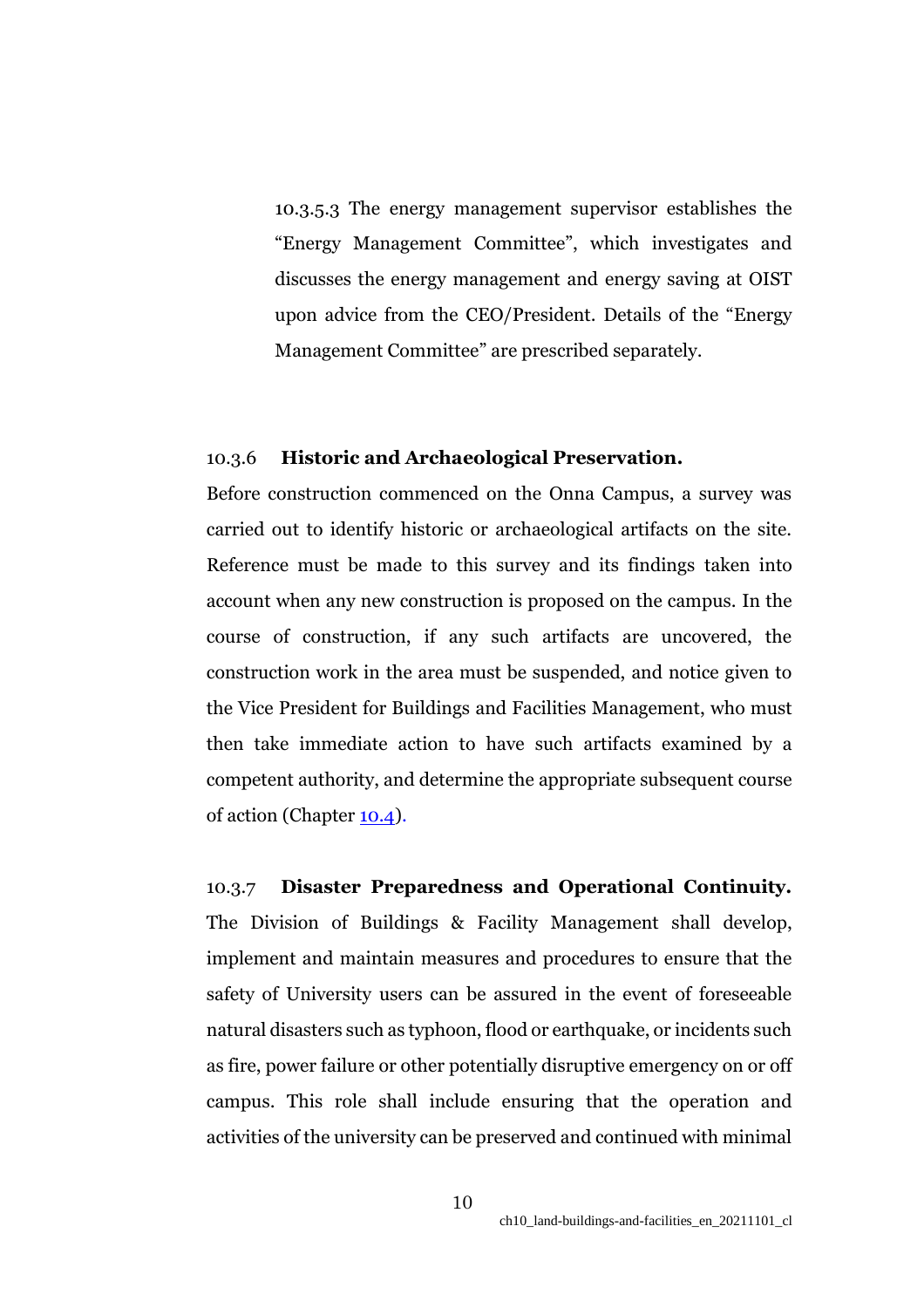interruption after any such event. See also Chapter 13, Safety, Health, [and Environmental Protection.](https://www.oist.jp/policy-library/13)

This work shall include the preparation, in conjunction with other Divisions, of a 'red book' setting out emergency contact and operational procedures in the event of an incident; ensuring that standby power systems and other resources (including stocks of emergency supplies) are available and in good condition; and organizing appropriate training of all University personnel in emergency procedures to ensure that the safety and welfare of everyone can be maintained.

> 10.3.7.1 The University must establish clear procedures for responding to an emergency situation (Chapter [13.3.17\)](https://www.oist.jp/policy-library/13.3.17).

> 10.3.7.2 The University must provide emergency response training to all employees and must inform visitors and guests of emergency response requirements.

> > 10.3.7.2.1 Building evacuation drills must be held, in accordance with the procedures and requirements of the [Fire Prevention Plan,](https://www.oist.jp/sites/default/files/img/%E6%B6%88%E9%98%B2%E8%A8%88%E7%94%BB_%E6%B2%96%E7%B8%84%E7%A7%91%E5%AD%A6%E6%8A%80%E8%A1%93%E5%A4%A7%E5%AD%A6%E9%99%A2%E5%A4%A7%E5%AD%A6%E5%AD%A6%E5%9C%92_PRP10.3.8_Final.pdf) at least once during the school year.

10.3.7.3 The power distribution system shall be inspected and maintained regularly, in accordance with the procedures set by the Facilities Management Section.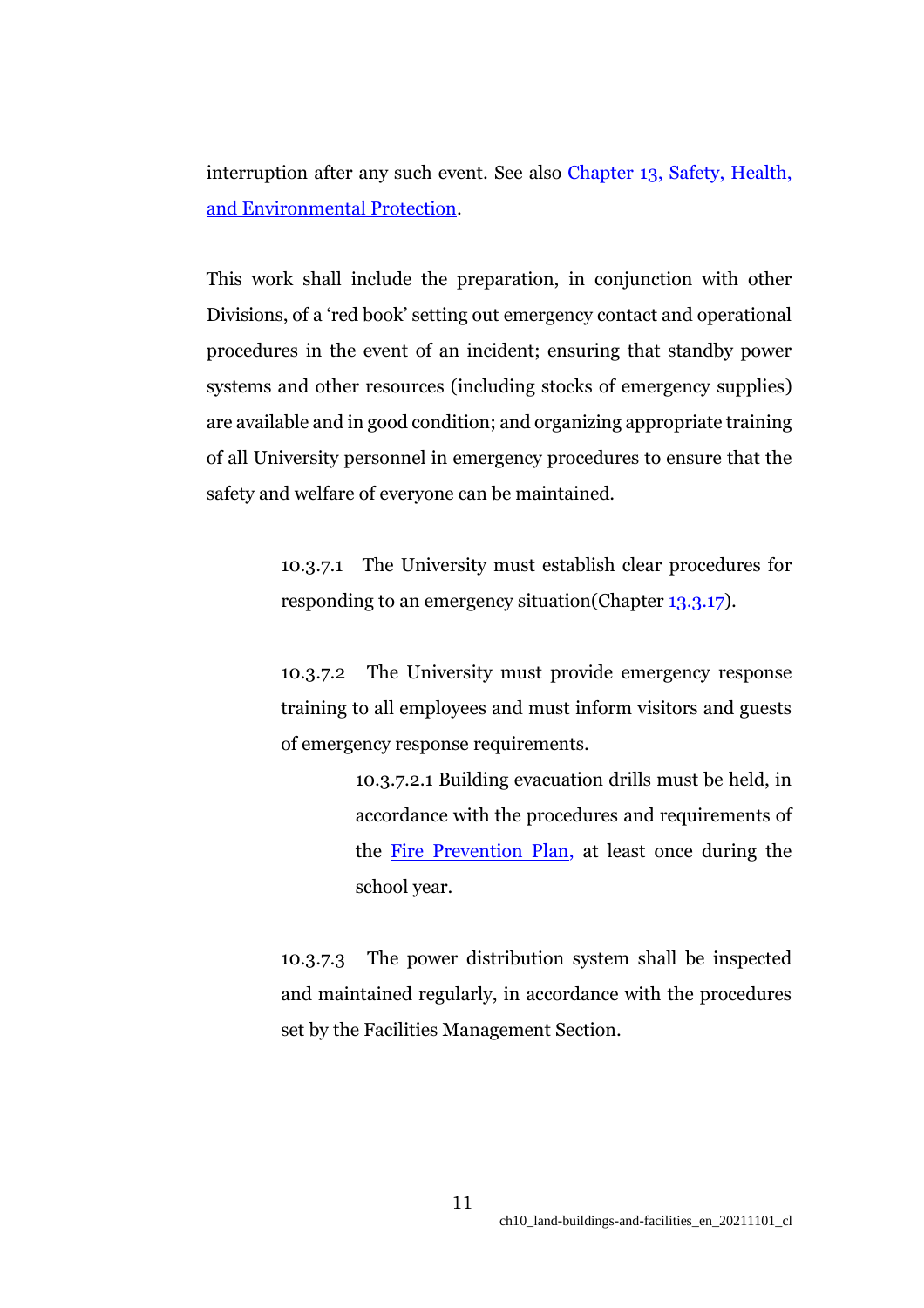10.3.7.4 The Disaster Recovery System shall be inspected and maintained regularly, in accordance with the procedures set by the Facilities Management Section.

# 10.3.8 **Fire Prevention Planning**

This plan, based on the [Fire Prevention Act](http://www.japaneselawtranslation.go.jp/law/detail/?id=1994&vm=04&re=01&new=1) (Act No. 186 of 1948), Article 8, Paragraph 1, sets out the necessary fire prevention measures for the University facilities located in Tancha, Onna Village designed to protect against fire, earthquake or other disaster, ensure life safety and minimize damage. For details, see the University Fire Prevention and [Control Plan.](https://www.oist.jp/sites/default/files/img/%E6%B6%88%E9%98%B2%E8%A8%88%E7%94%BB_%E6%B2%96%E7%B8%84%E7%A7%91%E5%AD%A6%E6%8A%80%E8%A1%93%E5%A4%A7%E5%AD%A6%E9%99%A2%E5%A4%A7%E5%AD%A6%E5%AD%A6%E5%9C%92_PRP10.3.8_Final.pdf)

## 10.3.9 **Use of Facilities**

If planning to use University facilities for a purpose other than that for which they were intended, you must advise the Facilities Management Section in advance. Use will not be permitted in the following circumstances:

- When it would interfere with educational or research activities or a University-related event;
- When there is the risk of damage or defacement of the facilities;
- For any political activity;
- For any activity which attacks the reputation of any individual or organization; or
- If the Facilities Management Section determines that the activity would impair, impede, or conflict with the management of University facilities.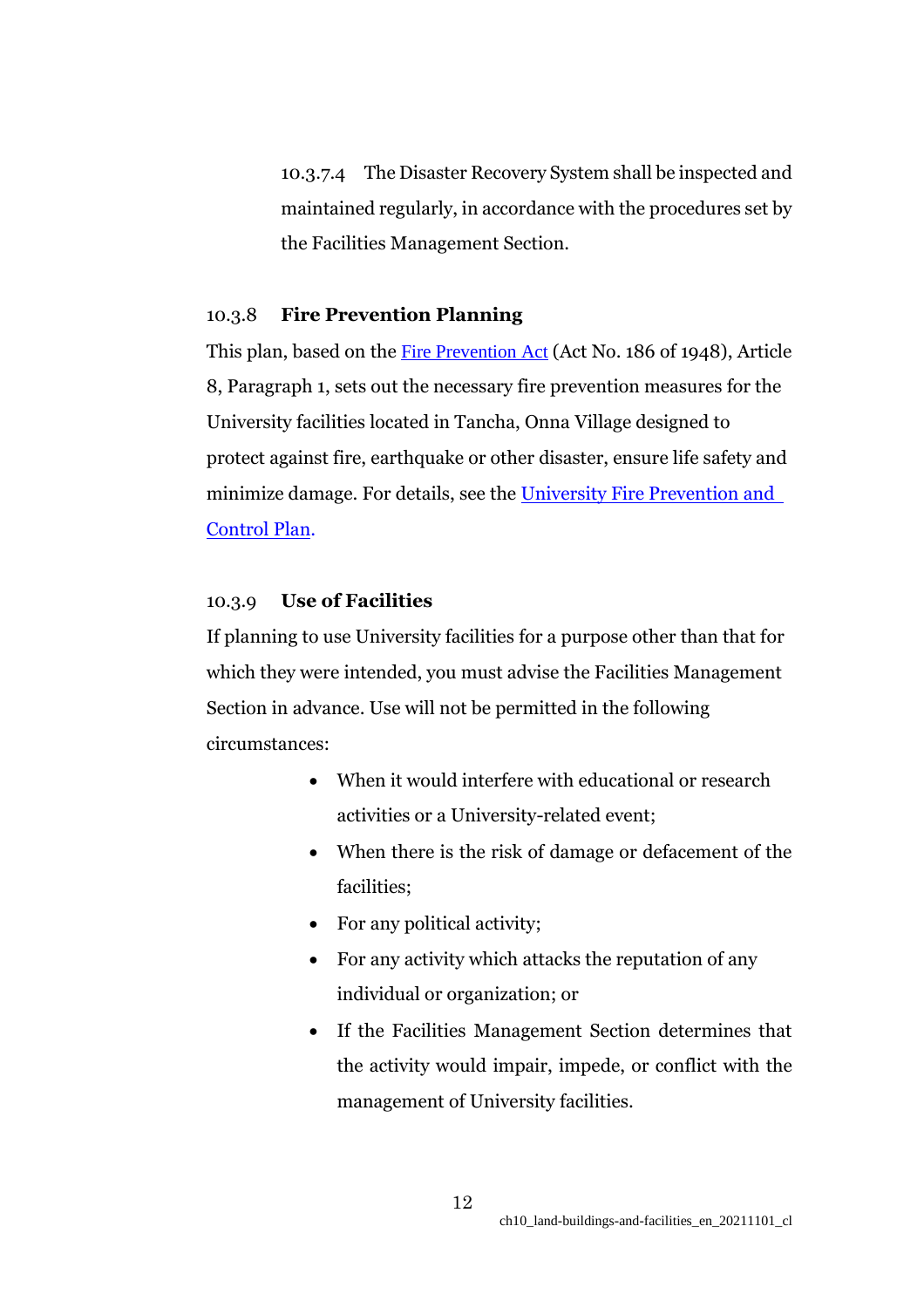The management, reservation and use of University rooms and other spaces for teaching/lectures are the responsibility of the **Dean** of the Graduate School.

Reservation and use of University rooms and spaces for other purposes is the responsibility of the Community Relations Section of the Division of Communication and Public Relations, and the related rules and procedures are set out in Chapter 21, [Use of University Resources.](https://www.oist.jp/policy-library/21)

Policies, rules and procedures concerning use of other University resources, including Common Space, can be found in Chapter 21, Use [of University Resources.](https://www.oist.jp/policy-library/21)

# 10.3.10 **Use of Car Park Space**

10.3.10.1 Management of Parking lots:

All parking spaces on OIST are controlled and maintained by the Facility Management Section of Buildings and Facilities Management Division. Any inquiry, complaint, or request regarding parking spaces should be addressed to the Facility Management Section.

10.3.10.2 Parking Enforcement:

All parking regulations are enforced 24 hours a day, unless otherwise stated.

10.3.10.2.1 All parking regulations apply to anyone operating a motor vehicle on OIST property.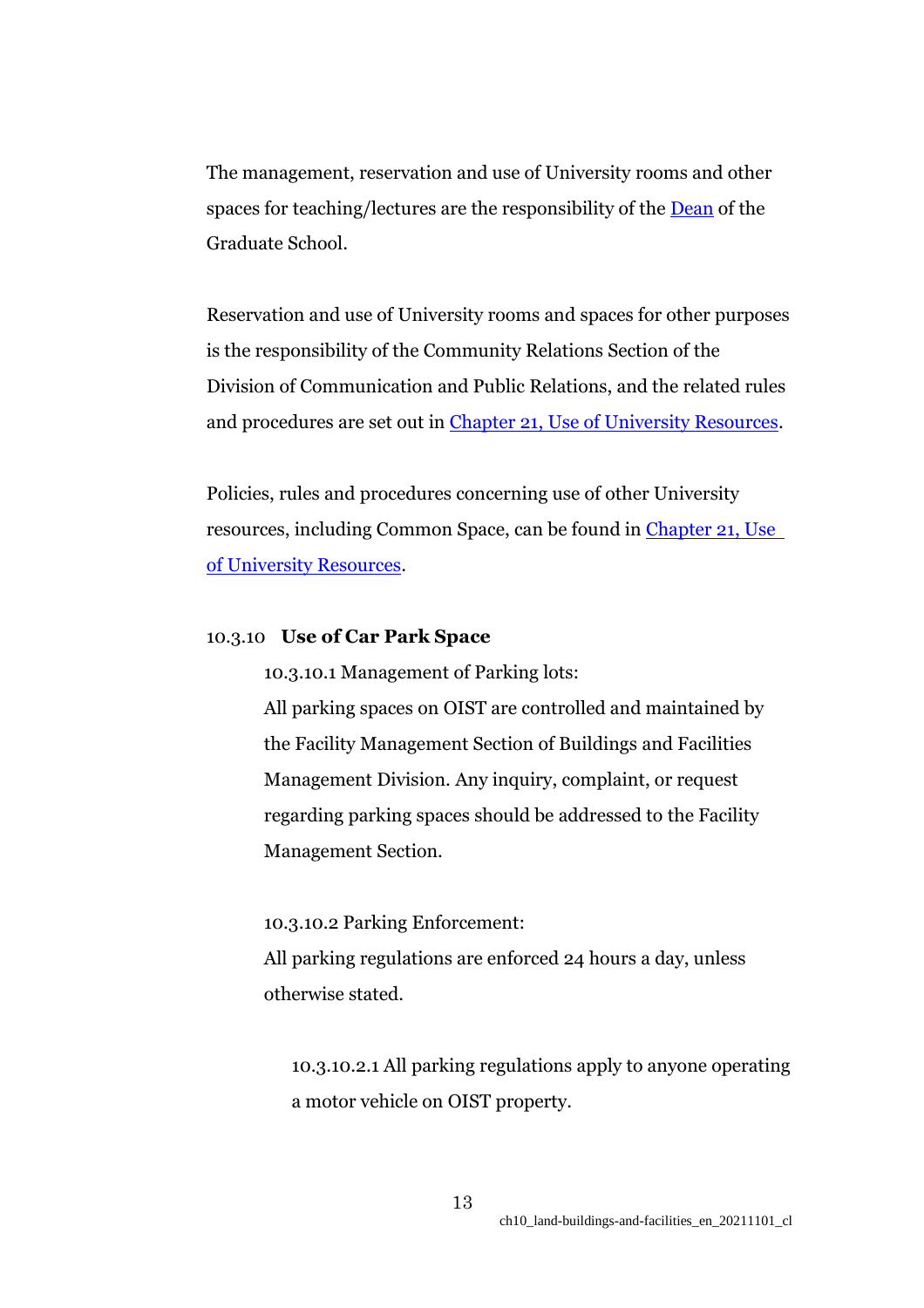10.3.10.2.2 Permits are considered self-managed accounts, and it is the sole responsibility of the permit holder to ensure compliance.

10.3.10.2.3 Bicycles must be parked in designated spaces. Parking a bicycle inside buildings or in hallways is strictly prohibited.

10.3.10.2.4 For further information regarding parking use on OIST property, please refer to the "Okinawa Institute of [Science and Technology Graduate University Parking Rules](https://groups.oist.jp/bfm/parking-rules-and-regulations)  [and Regulations](https://groups.oist.jp/bfm/parking-rules-and-regulations)."

# 10.3.10.3 Liability:

Vehicle owners and operators park on campus at their own risk. OIST assumes no risk or liability for damage or loss (including the vehicle's contents) while any vehicle is parked on OIST property. This includes damage incurred if the vehicle is wheel locked.

## 10.4 **Responsibilities**

10.4.1 Vice President for Buildings and Facilities Management The Vice President for Buildings and Facilities Management is responsible for ensuring that these policies and rules are applied consistently and adhered to at all times. The Vice President is also responsible for explaining matters related to construction and facility management to the University Executive and, as appropriate, to the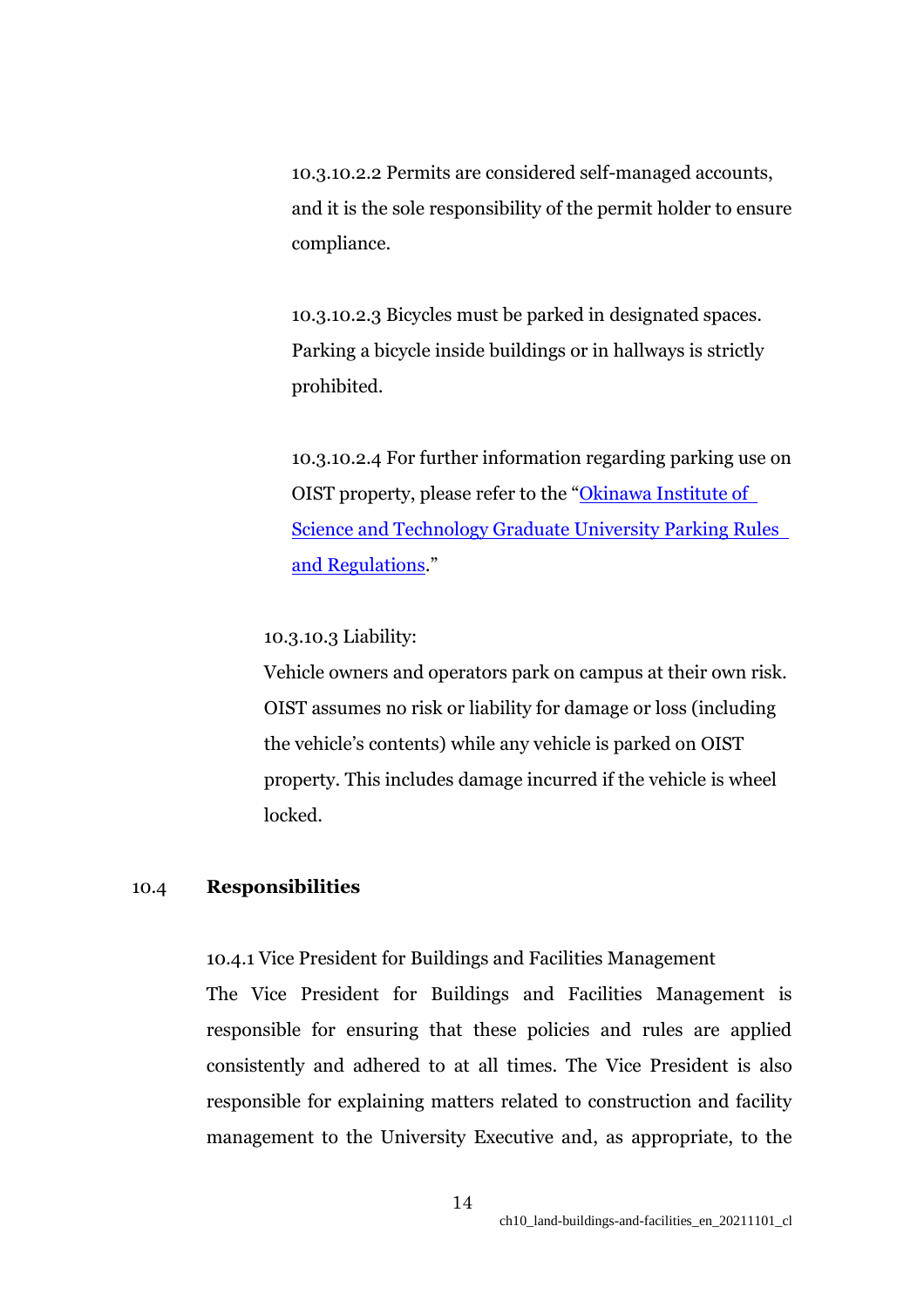community as a whole. The Vice President is also responsible for receiving, evaluating, communicating decisions, and implementing agreed requests for new construction, modifications to facilities and allocation of space on the Campus.

## 10.4.2 Campus Building Section

The Campus Building Section is primarily responsible for land acquisition and new construction, and for necessary interactions with central and local government departments in connection with construction matters. This Section is also responsible for the management of non-academic spaces (including administration and Campus Village areas).

## 10.4.3 Facilities Operation & Use Section

The Facilities Operation & Use Section is primarily responsible for the fit-out and modification of the buildings and facilities to accommodate research equipment and to meet the operational requirements of researchers. This Section is also responsible for managing and tracking the allocation of space to researchers and preparing laboratories.

#### 10.4.4 Facility Management Section

The Facility Management Section is primarily responsible for the overall operation and maintenance of all land and facilities utilized by the University at the Onna Campus and elsewhere. This includes responsibility for optimizing the use of energy, water and other utilities. This Section is also responsible for vehicles, safety (except the safety of research activities, which is the responsibility of the Provost[\(Chapter](https://www.oist.jp/policy-library/13) [13\)](https://www.oist.jp/policy-library/13)), access management and the physical security of the campus and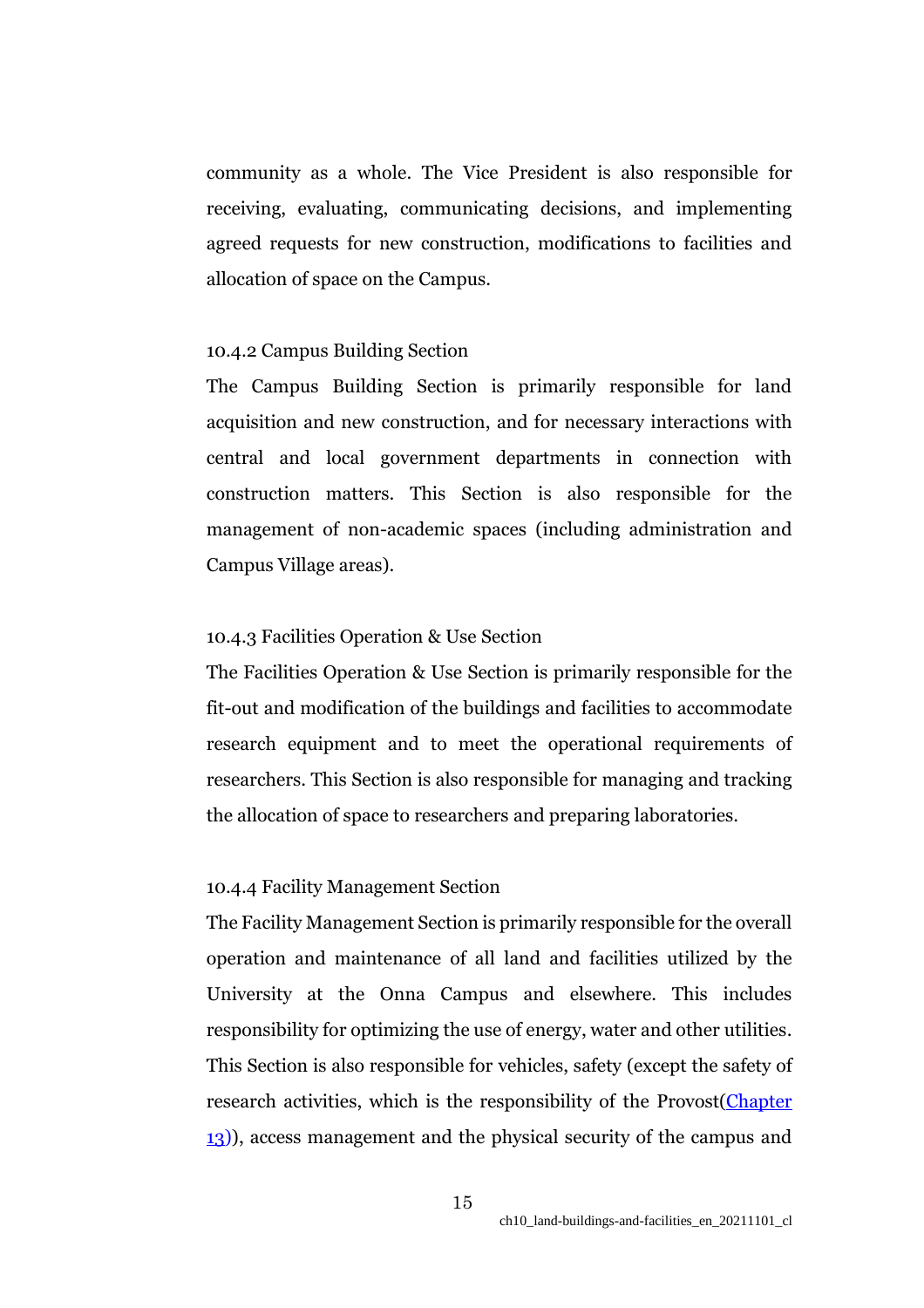facilities. It shall procure and manage, among other things, janitorial, landscaping, and security services for the University's buildings and land.

## 10.4.5 Budget and Contract Management Section

The Budget and Contract Management Section is primarily responsible for tenders, contracts management and facilities budget control, and payment, and for necessary interactions with and reporting to central and local government departments. This Section is also responsible for the fixed assets management of the campus and facilities.

#### 10.4.6 Collaboration between sections

There is inevitably overlap among the responsibilities set out above, and when and as necessary, all staff of the Division of Buildings & Facility Management shall cooperate to ensure efficient construction, operation and maintenance of the University, and to ensure that there are no gaps in the services provided.

#### 10.4.7 Space Allocation Committee

The Space Allocation Committee (SAC) is a committee to manage and coordinate the allocation of space at OIST. It has delegated authority to make and review space allocations across the OIST estate. The SAC will meet at least once per month at a regular time in the month to evaluate, compare, and adjust space allocation requests to allocate space to maximize efficiency and fairness of facility use. [\[link: SAC\]](https://groups.oist.jp/spacecomm)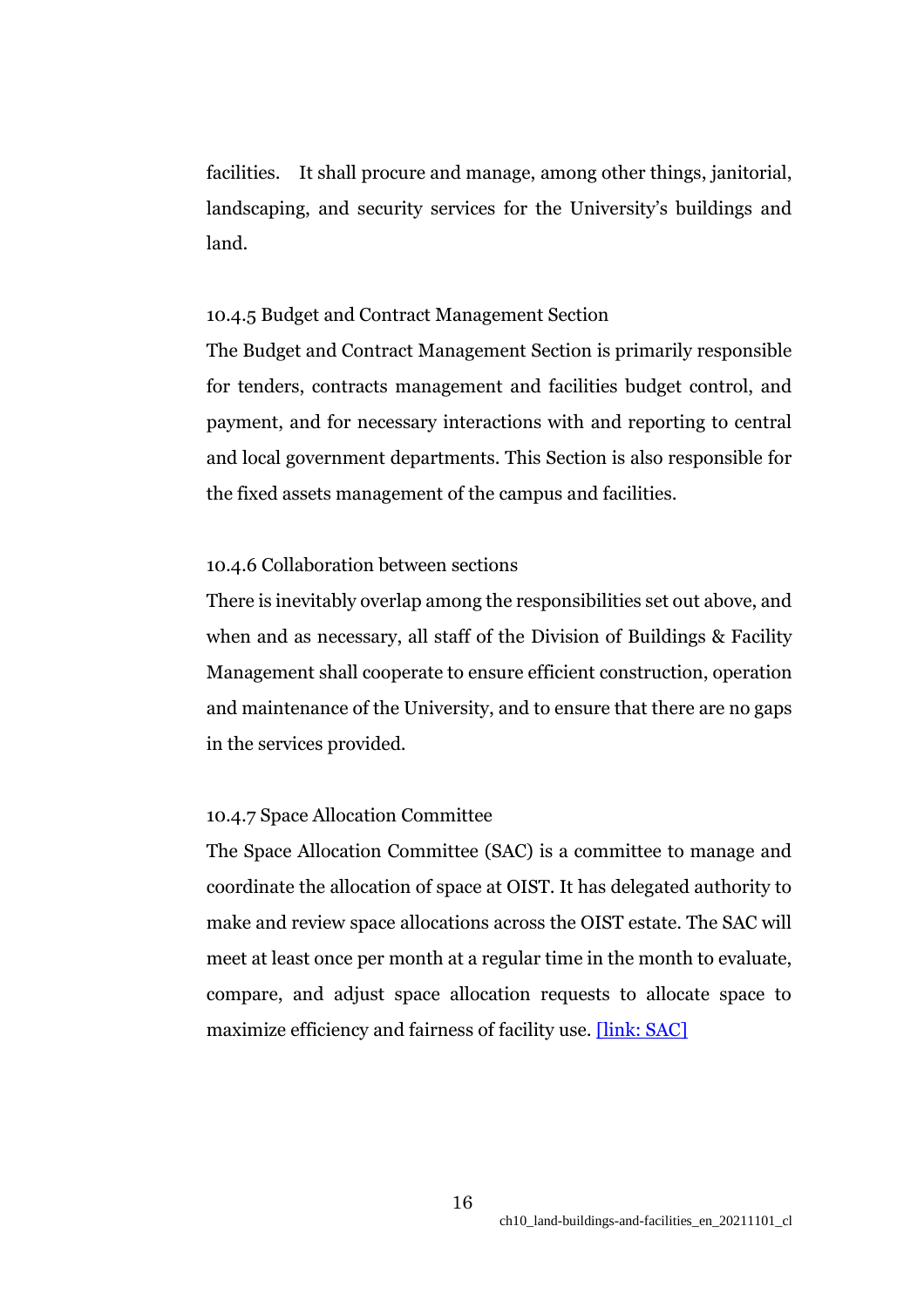#### 10.5 **Procedures**

# 10.5.1 **How to Request Permanent/Semi-Permanent Allocation of Space.**

Complete and send the [designated form](https://groups.oist.jp/bfm/applications) to the Space Allocation Committee. Space allocation requests will then be processed by the committee taking into account space available and other requests. [\[link:](https://groups.oist.jp/spacecomm)  [SAC\]](https://groups.oist.jp/spacecomm)

NOTE: Allocation of class rooms and similar teaching spaces must be coordinated through the Office of the Dean of the Graduate School.

# 10.5.2 **How to Request Modification of Facilities and Buildings.**

Initially, contact the Vice President or one of the Section Leaders of the Buildings & Facility Management Division. They will make a preliminary evaluation of the request, and if it is considered feasible, will then request detailed information on specification, proposed timing, etc. If the proposed construction is major (if it comprises more than a renovation), the Vice President for Buildings and Facilities Management must bring the proposal to the Executive for consideration. Some changes can be made internally, but others will require the involvement of external consultants and contractors.

## 10.5.3 **How to Request New Construction.**

Initially, contact the Vice President for Buildings and Facilities Management, who will make a preliminary evaluation of the request. If it is determined to be feasible and in keeping with the overall Master Plan for the University, more detailed information (e.g., amount of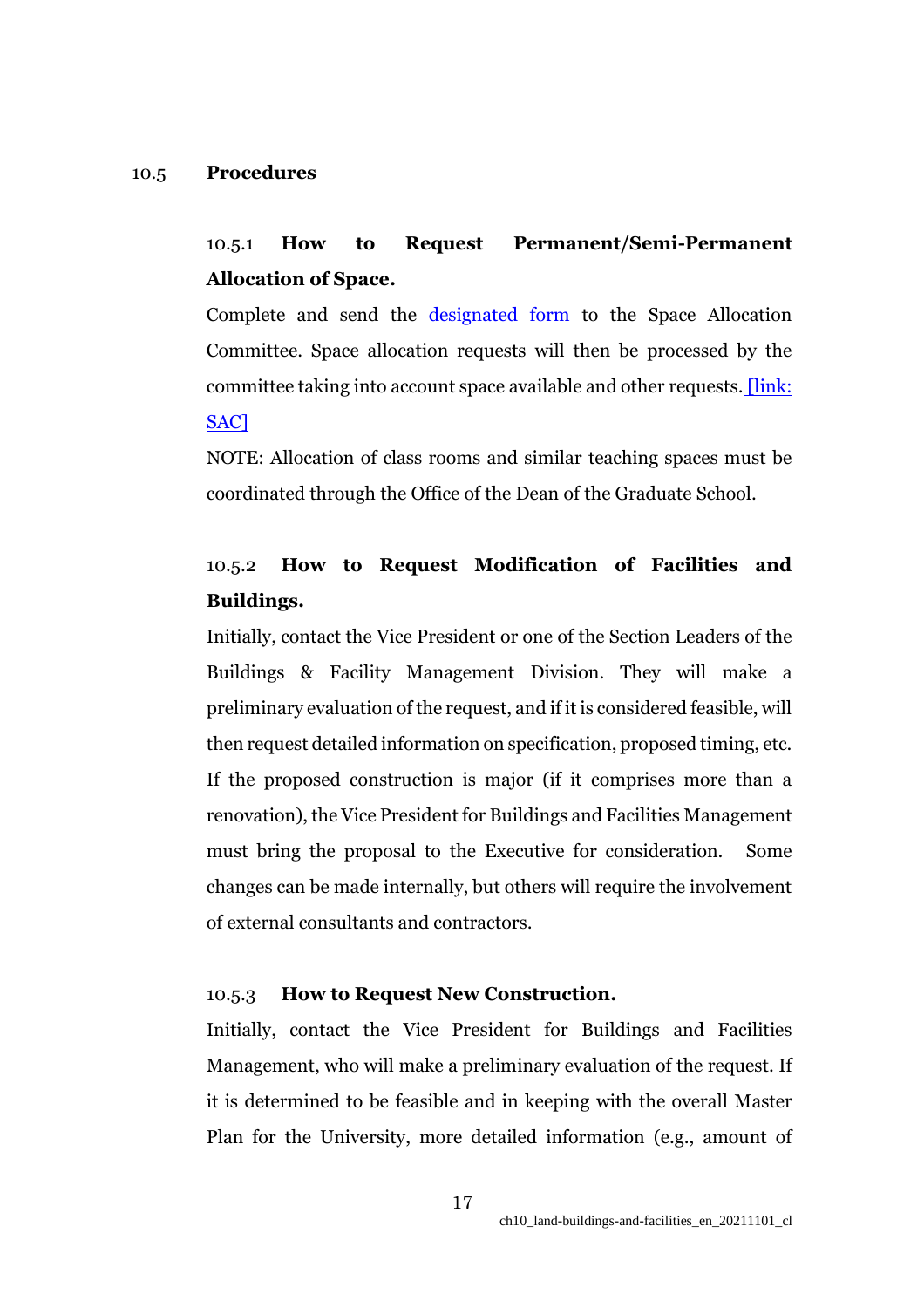space required, specification, proposed timing, etc.) will be required. New construction will often require specific budget request and allocation in a future fiscal year, so requests should be made well in advance.

## 10.5.4 **To Obtain a Security Pass**

A security card for a newly arriving employee will be requested to the Facilities Management Section by the HR Recruiting Support Section and a newly arriving student will be requested to the Facilities Management Section by the Student Support Section. A request for a new security card for any other party (vendor, guest, contractor, visitor, etc.) should be made to the Facilities Management Section after obtaining the approval of the responsible person in the Unit or Section making the request, using the [designated form.](https://groups.oist.jp/bfm/applications) Applications should be made at least 3 days in advance.

# 10.5.5 **To Change Access Rights on Security Pass**

An application to change the access rights on a security card should be made on the [designated form](https://groups.oist.jp/bfm/applications) after receiving the approval of the supervisor of the person requesting the change, or approval from the related facility management person in charge. Applications should be made at least 3 days in advance.

# 10.5.6 **To Allow Use of Security Pass by Outside Party**

A request to lend a security pass to an outside party (e.g. a visitor or workshop participant) should be made using the [designated form](https://groups.oist.jp/bfm/applications) after receiving approval from the person in charge of the related section or unit. Applications should be made 1 week in advance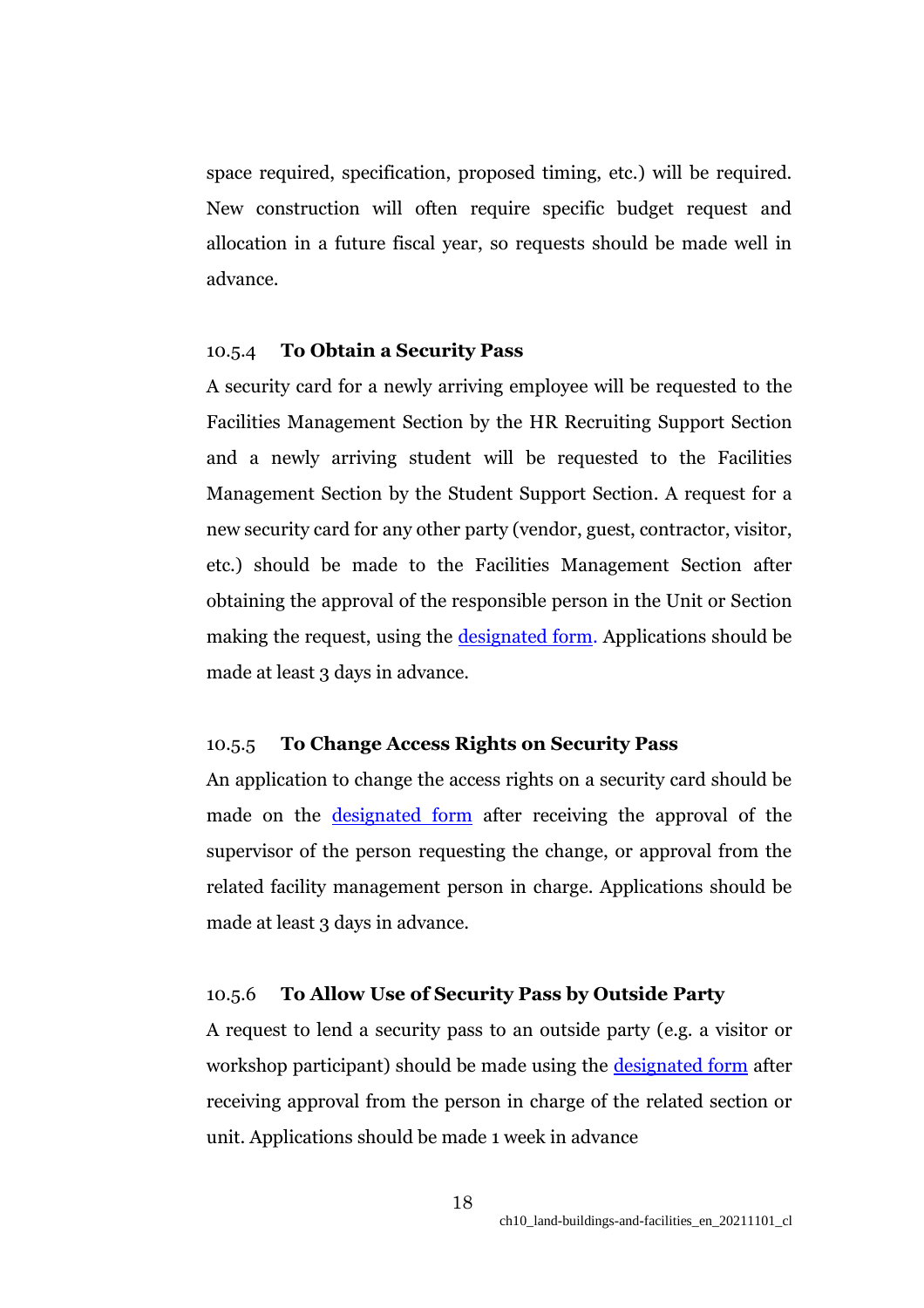# 10.5.7 **To Apply for Use or Duplication of a Key**

Keys to rooms or equipment in the facilities will be provided when necessary. A request to use a key should be made using the [designated](https://groups.oist.jp/bfm/applications)  [form](https://groups.oist.jp/bfm/applications) after receiving approval from the person in charge of the related Section or Unit. When a copy of a key is needed, a request should be issued to the Facilities Management Section using the [designated form.](https://groups.oist.jp/bfm/applications) Users must not make copies of keys themselves. Applications should be made 1 week in advance.

# 10.5.8 **When a Security Pass or Key is Lost**

When you lose a security pass or key, advise the Facilities Management Section immediately. Explain the circumstances to your supervisor, and after obtaining their approval, submit a notification using the [designated form.](https://groups.oist.jp/bfm/applications) Every effort must be made to locate the lost item, and in certain cases, you may be asked to submit a letter explaining the circumstances of the loss.

# 10.5.9 **To Change the Security Setting of a Facility or Room**

To change the security setting of a facility or room, obtain the approval of the person responsible for the space then submit a request to the Facilities Management Section using the [designated form.](https://groups.oist.jp/bfm/applications) Applications should be made 1 week in advance. If a programming change or construction work is required, the date of the change will be set after separate consultation.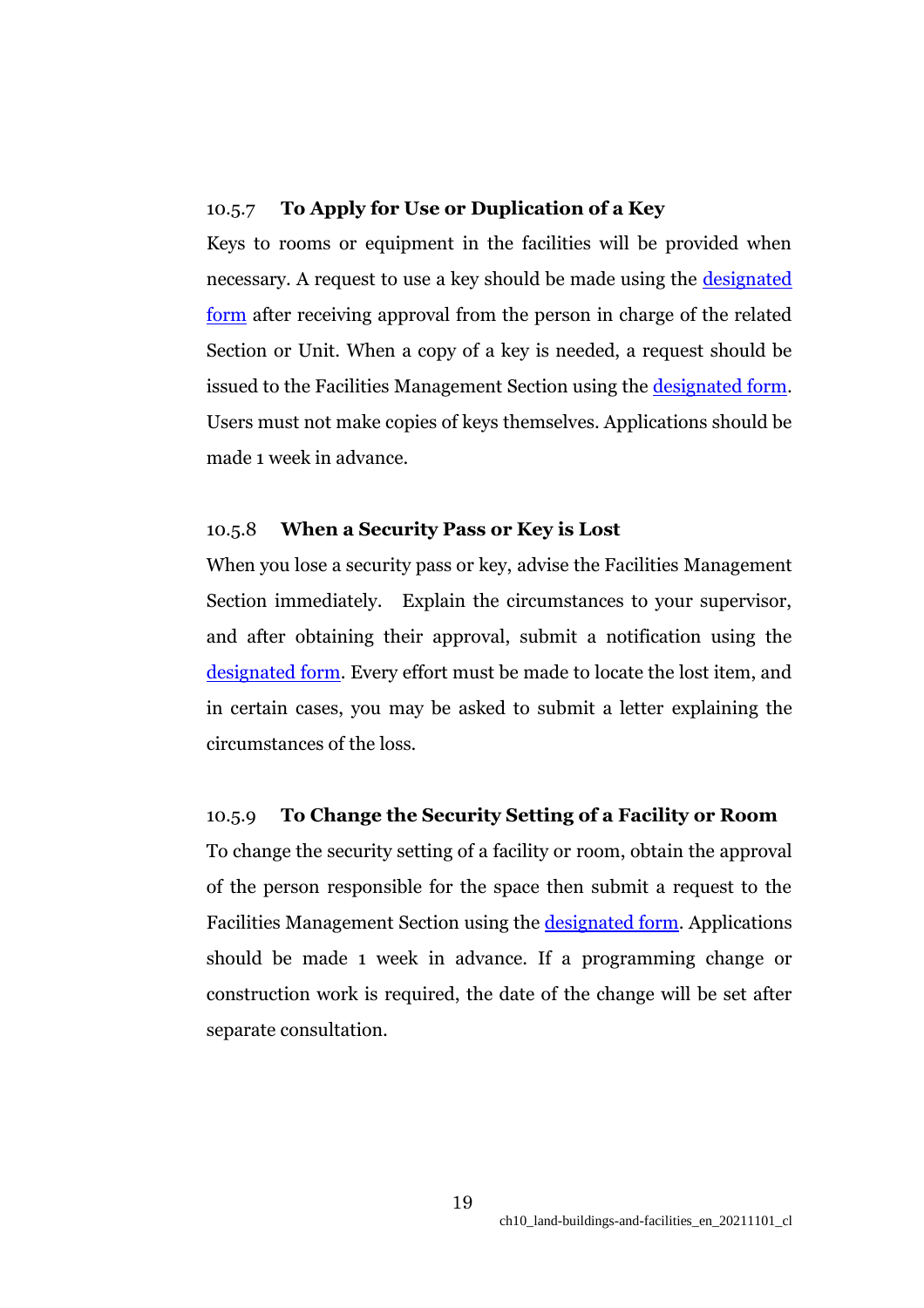## 10.5.10 **To Request Non-routine Cleaning Service**

When cleaning other than the scheduled daily or regular cleaning is required, submit a request to the Facilities Management Section using the [designated form.](https://groups.oist.jp/bfm/applications) In principle, applications should be made 1 week in advance. However, in the event of an accident during an experiment or other emergency, you can contact the Facilities Management Section or Central Control Room directly. In this case, the form should be submitted after the clean-up has taken place.

## 10.5.11 **To Apply for Short-term Use of Carpark**

When it is necessary to secure parking spaces for short-term use such as a tour of the campus, event, committee meeting or workshop, submit a request using the <u>designated form</u>. Applications should be made 1 week in advance.

# 10.5.12 **To Obtain Approval to Carry out Work within the University (Construction, Installation of Equipment, etc.)**

When a vendor or contractor is to perform work within the facilities, a request should be submitted using the [designated form.](https://groups.oist.jp/bfm/applications) Applications should be submitted 2 weeks in advance, and work within the facilities must be carried out in accordance with the Work Execution Plan

#### 10.5.13 **To Lodge a Claim related to Facility Condition**

If you have a problem concerning the air-conditioning, cleanliness of a facility, or other general issue concerning the facilities or building services, submit a claim using the [designated form.](https://groups.oist.jp/bfm/applications) The Facilities Management Section will investigate the issue and if necessary take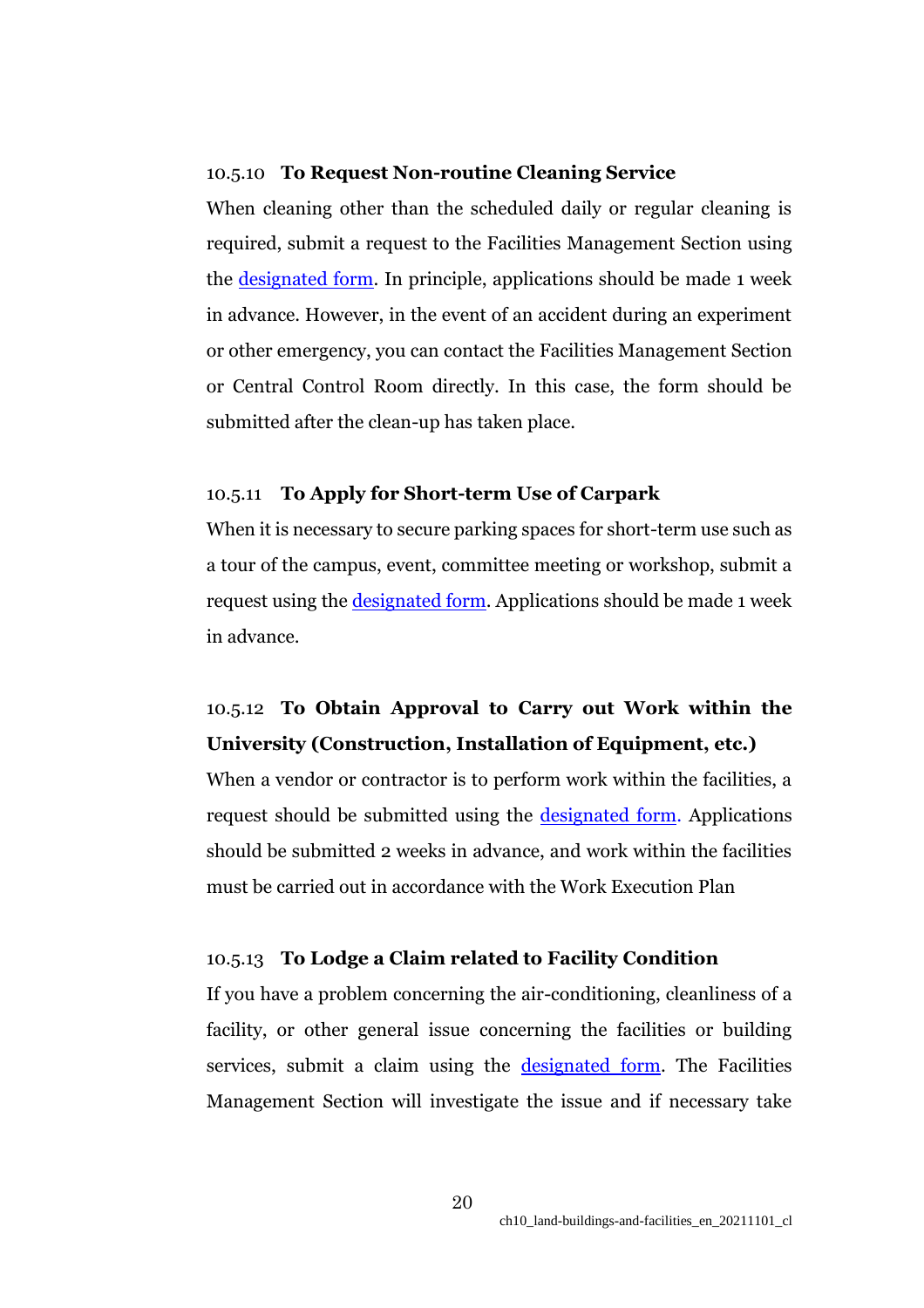urgent action. In any event the Facilities Management Section shall respond to the claim within 1 week.

## 10.6 **Forms**

10.6.1 [Space Allocation Request Form](https://groups.oist.jp/bfm/applications) 10.6.2 [New Request for Security Pass](https://groups.oist.jp/bfm/applications) 10.6.3 [Request to Change Access Rights on Security Pass](https://groups.oist.jp/bfm/applications) 10.6.4 [Request to Allow Use of Security Pass by Outside Party](https://groups.oist.jp/bfm/applications) 10.6.5 [Request for Use or Copying of a Key](https://groups.oist.jp/bfm/applications) 10.6.6 [Notification of Loss of Security Pass or Key](https://groups.oist.jp/bfm/applications) 10.6.7 [Request to Change Security Setting of a Facility or Room](https://groups.oist.jp/bfm/applications) 10.6.8 [Request for Non-routine Cleaning Service](https://groups.oist.jp/bfm/applications) 10.6.9 [Request for Short-term Use of Carpark](https://groups.oist.jp/bfm/applications) 10.6.10 [Request for Approval to Carry out Work with the University](https://groups.oist.jp/bfm/applications) 10.6.11 [Form to Lodge a Claim related to Facility Condition](https://groups.oist.jp/bfm/applications)

# 10.7 **Contacts**

10.7.1 **Policy Owner**: Vice President for Buildings and Facilities Management

## 10.7.2 **Other Contacts**:

New construction: Campus Construction Section (ext. 18644) Power, special gas, etc. requirements for lab facilities or equipment: Facility Operation & Use Section (ext 18591) General facility, building services, fire prevention, security related matters: Facility Management Section (ext 12315)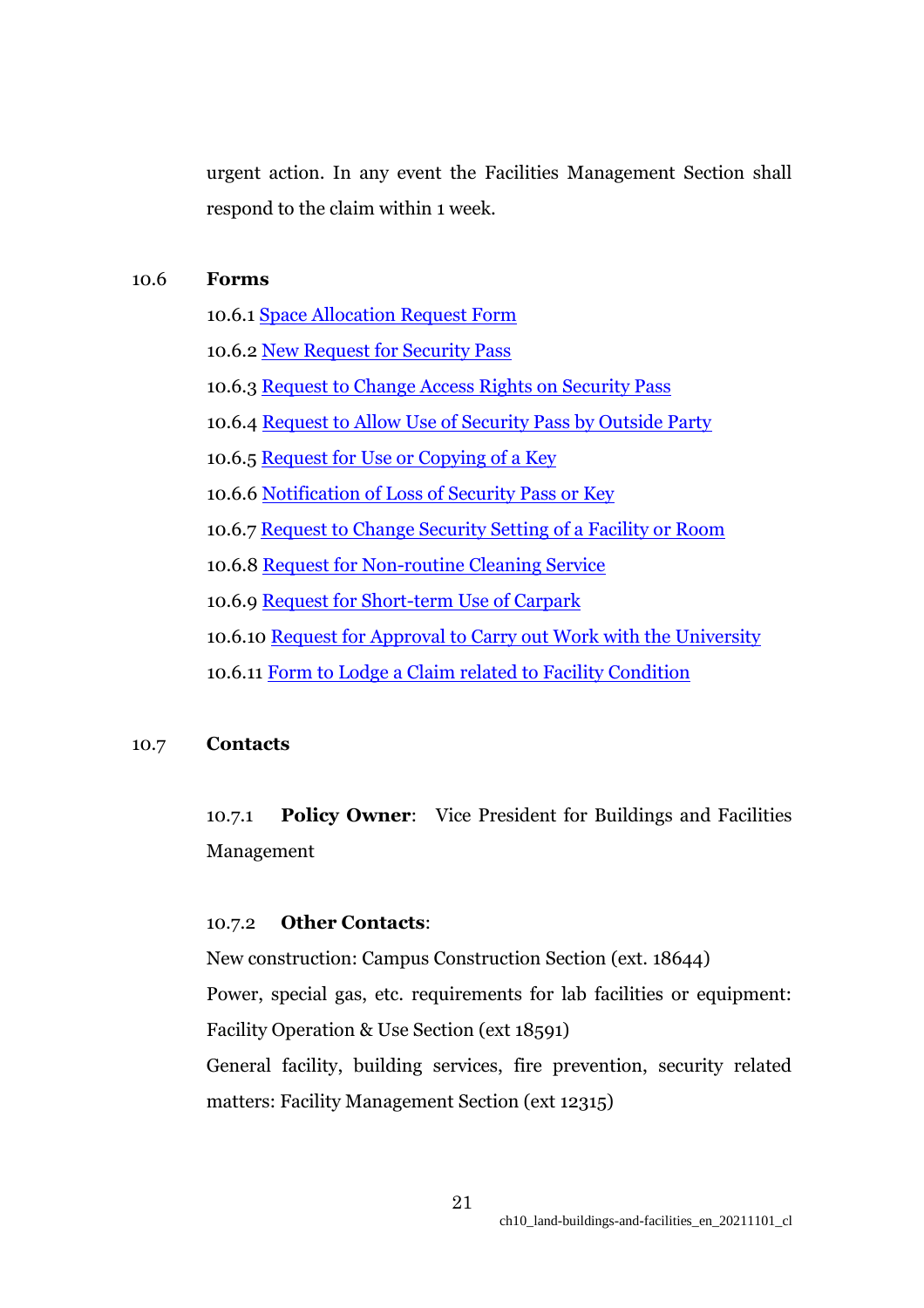Tenders and contracts information, budget, fixed assets, accounting audit relating to BFM: Budget and Contract Management Section (ext. 28664)

# 10.8 **Definitions**

10.8.1 **Infrastructure.** For purposes of this Chapter, "infrastructure" means all site improvements, including roads, bridges, tunnels, lakes and catchment ponds, pathways and retaining walls; all vegetation and landscaping; all exterior lighting and signage; all utilities, above and below ground, including electricity, water and drainage, and communications; and all buildings and structures erected on the site and all building services within those buildings.

10.8.2 **Facilities**. Infrastructure as defined above. All systems and equipment installed in the buildings, except items of research equipment installed by or for the specific use of researchers; vehicles and related items. [NOTE: Management and maintenance of leased equipment is dealt with in [Chapter 28, Procurement;](https://www.oist.jp/policy-library/28) management and maintenance of IT and AV equipment is dealt with in Chapter 17, [Information Technology & Security.](https://www.oist.jp/policy-library/17)]

10.8.3 **Employees**. For purposes of this Chapter, the term "employees" includes those who are directly employed by the School Corporation/University as well as individuals who are under contract to perform security, cleaning, facility management, and similar (also referred to as "contractors").